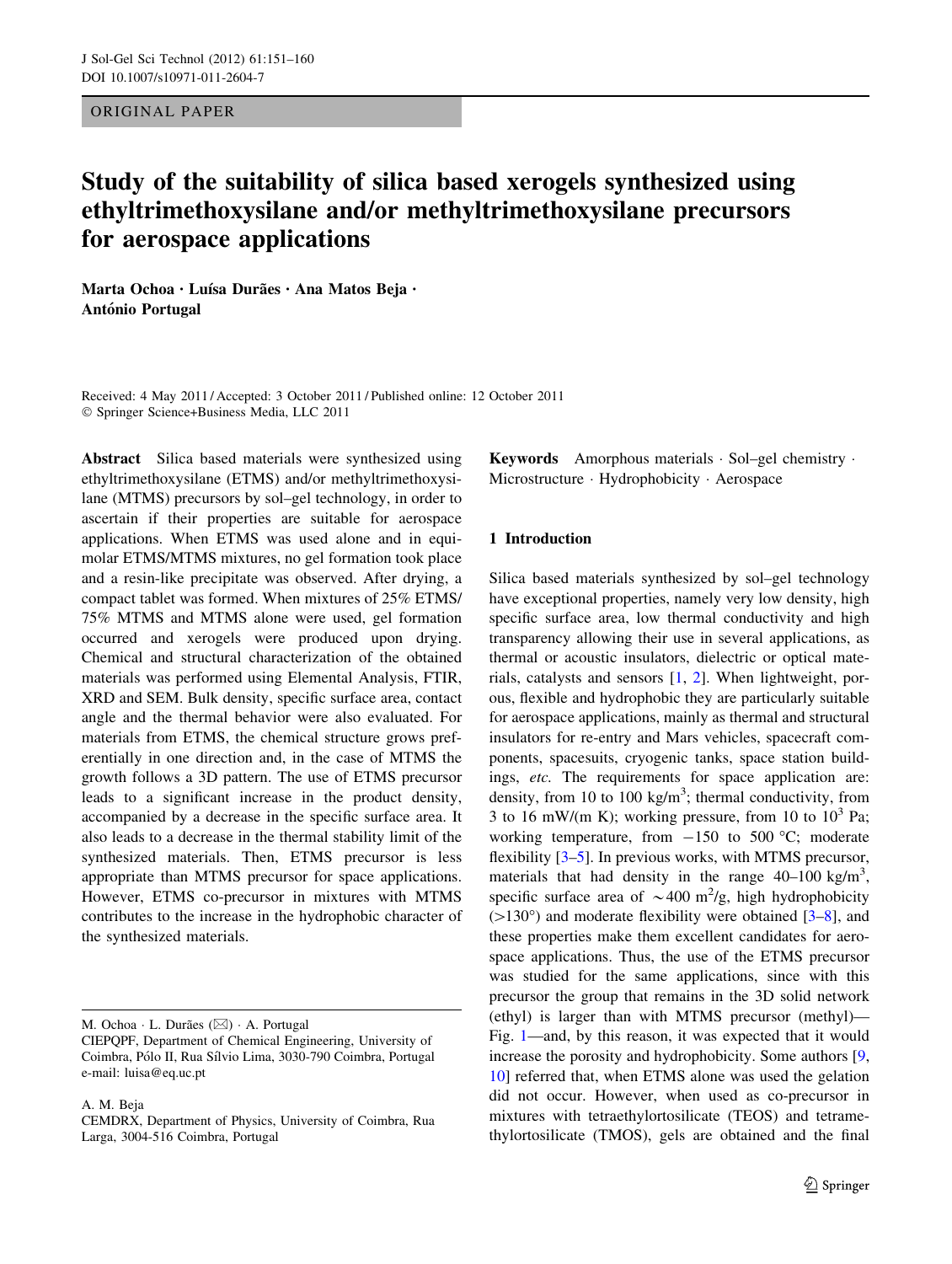<span id="page-1-0"></span>materials exhibit low density  $(< 70 \text{ kg/m}^3)$ , low thermal conductivity ( $\sim$ 3 mW/(m K)) high contact angle ( $>$ 140°) [\[9–14](#page-9-0)]. But, although these precursors are cheaper than trialkoxysilanes and some of their product properties appropriate for space applications, the obtained materials are rigid and brittle, thus they cannot absorb vibration in space conditions without fragmentation [\[3](#page-9-0)].

In this work, the viability of gel formation using the ETMS precursor alone or in mixtures involving MTMS is studied. A comparison of the physical, chemical and structural properties of all the synthesized materials was made, taking for reference the material synthesized only with MTMS. Additionally, their thermal behavior/stability up to  $1,000$  °C was investigated. The suitability of all obtained materials for application in aerospace industry was also evaluated.

#### 2 Materials and Methods

The overall experimental procedure in this study followed the methods described earlier [[3–8\]](#page-9-0) for MTMS precursor.

# 2.1 Synthesis

MTMS  $(CH_3Si(OCH_3)_3, 98\%,$  Aldrich), ETMS  $(C_2H_5)$ Si(OCH<sub>3</sub>)<sub>3</sub>, 97%, Aldrich), methanol (CH<sub>3</sub>OH, 99.8%,

Hydrolysis reaction:



Condensation reaction:



Polycondensation reaction :



Fig. 1 Sol-gel reaction mechanism for trialkoxysilanes ( $R = CH_3$  or CH2CH3, for MTMS or ETMS, respectively)

Riedel-de Haën), oxalic acid  $(C_2H_2O_4, 99\%$ , Fluka) and ammonium hydroxide (NH4OH, 25% in water, Fluka) were used as precursors, solvent, acid and basic catalysts, respectively. Before the synthesis, acid and basic catalyst solutions were prepared: 0.1 M oxalic acid solution and 13.2 and 10 M ammonium hydroxide solutions.

In the first step of the synthesis, the precursor is mixed with methanol and the oxalic acid solution. The water of the oxalic acid solution promotes the hydrolysis. In the second step, 24 h later, the ammonium hydroxide solution is slowly added. The condensation of monomers  $RSi(OH)3$ become significant, forming a sol.

During the first two steps, the temperature is controlled at  $25 \text{ °C}$  by means of a glass jacket with flowing water from a thermostatic bath.

In this study, samples were prepared from pure ETMS and MTMS precursors and their mixtures in different proportions (Table [1\)](#page-2-0). Defining S, A and B as the molar ratios, methanol/precursor, acidic water/precursor and basic water/precursor, respectively, the used values for these ratios were  $S = [35, 20, 10]$ ,  $A = 4$  and  $B = 4$ . For sample I, we tested 10 and 13.2 M ammonium hydroxide solutions, whereas for all the other samples a 10 M ammonium hydroxide solution was used.

The prepared solutions were then placed in an oven at  $27^{\circ}$ C where gelation occurs.

Finally, the gels were aged for 2 days at  $27^{\circ}$ C and dried at ambient pressure to produce the xerogels. The temperature cycles used in the drying stage were: 24 h at 60  $^{\circ}$ C, followed by three stages, at 100, 150 and 200  $\degree$ C, of 1 h each.

#### 2.2 Characterization

Several techniques were used for the chemical, physical and thermal characterization of the xerogels. Elemental analysis was performed using Fisions Instruments model EA 1108 CHNS-O apparatus. Structural characterization was done by FTIR (Nicolet 6700, Thermo Scientific) and Transmission XRD in a 0.5 mm capillary (Enraf–Nonius FR 590 diffractometer). The XRD equipment was composed by a Cu radiation source (Long Fine Focus), a quartz monochromator and an Inel CPS 120 detector. Thin pressed pellets (80 mg of KBr and 0.6 mg of xerogel) were used for FTIR analysis. The microstructure of the xerogels was observed by SEM (*JOEL JMS*—5310), using 15 or 20 kV voltages for the electron beam acceleration. The xerogels were previously coated with a gold film to increase their conductivity. The bulk density of the xerogels was determined directly by the ratio mass/volume, weighting and measuring the dimensions of regular sample pieces. The nitrogen gas adsorption/desorption isotherms of xerogels were measured using a Micromeritics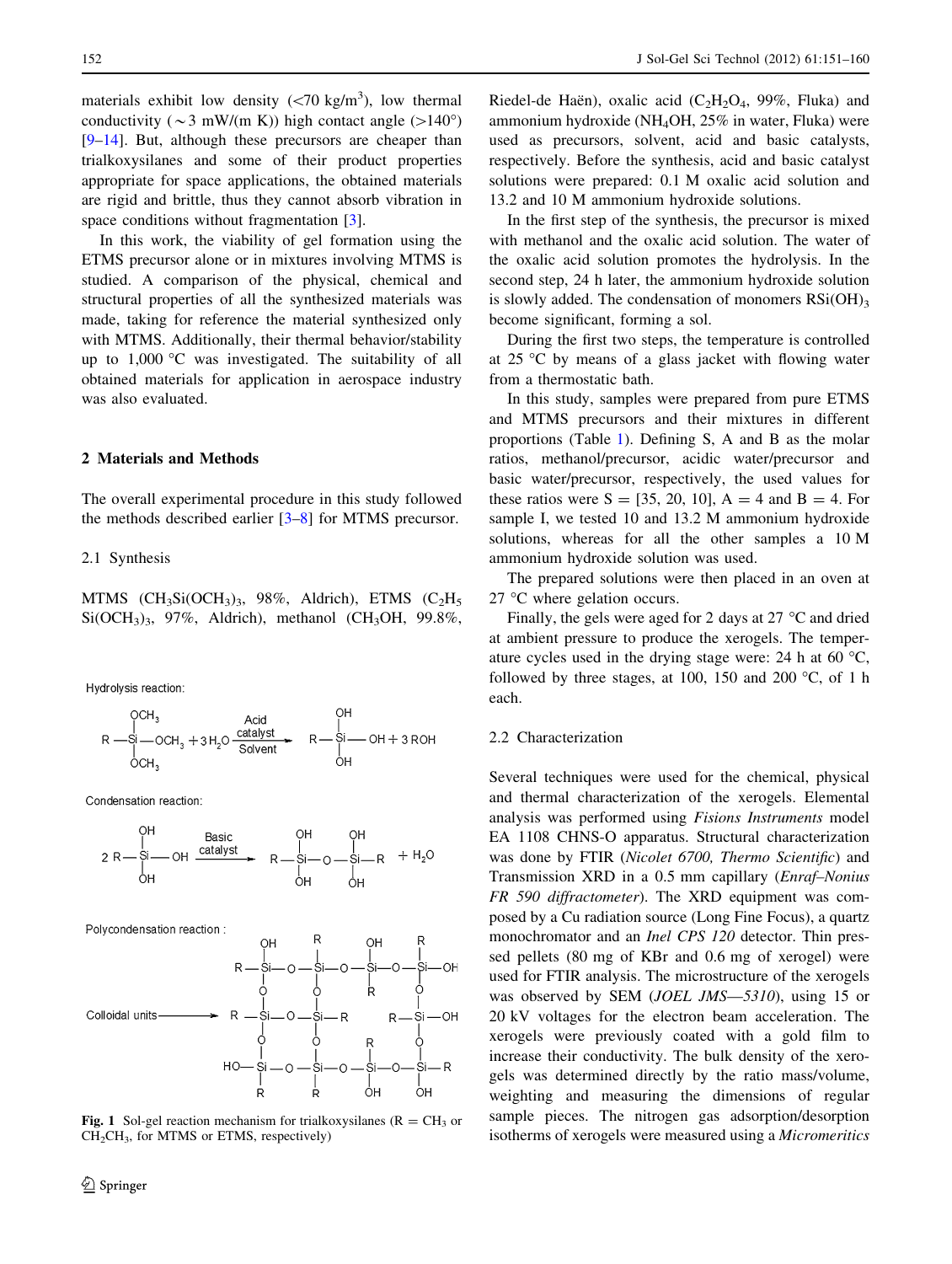<span id="page-2-0"></span>Table 1 Samples identification and masses of the dried materials

| Sample type | Molar percentage of precursor(s) | Product form   | Product mass<br>per synthesis $(g)$ |
|-------------|----------------------------------|----------------|-------------------------------------|
|             | 100% ETMS                        | Compact tablet | 2.477                               |
|             | 50% MTMS and 50% ETMS            | Compact tablet | 2.264                               |
| Ш           | 75% MTMS and 25% ETMS            | Xerogel        | 2.426                               |
| IV          | 100% MTMS                        | Xerogel        | 2.231                               |

ASAP2000 analyzer. The BET specific surface areas were estimated by the Brunauer-Emmett-Teller method and the average pore diameters were obtained by the Barrett–Johner–Halendar (BJH) method. The pore size distributions were calculated from the analysis of desorption isotherms for the pore size range 1.7–300 nm. The contact angle of water in the xerogels was measured by a Contact Angle System OCA 20, from Dataphysics. The thermal behavior/ stability of the xerogels was evaluated by DSC-TG simultaneous thermal analysis, using a heat flux DSC SDT Q600, from TA Instruments. A heating rate of 10  $^{\circ}$ C min<sup>-1</sup> and a nitrogen atmosphere were used in all the tests.

## 3 Results and discussion

For samples I and II, prepared from the ETMS precursor alone and from 50/50 precursors mixture, no gel formation took place for at least 8 days. In this case, the resulting precipitates/resins led to compact tablets after drying. Gels were successfully obtained from samples III (75% MTMS and 25% ETMS) and IV (MTMS) after  $\sim$  2 days and  $\sim$  5 h, respectively. In the sol solution obtained with ETMS precursor, the length and weight of the substituent group promotes the phase separation of the hydrolyzed species from the less dense alcoholic phase [[10\]](#page-9-0). Thus, the condensation does not occur in the overall solution volume due to the sedimentation of monomers in the bottom of the container. The higher concentration of the monomer in the bottom leads to localized polycondensation and formation of a resin-like phase that originates the compact tablets after drying. This effect is not so significant when the ETMS precursor is used in mixtures with a major amount of the MTMS precursor, as faster gelation occurs in these cases. It is worth to mention that only a maximum waiting period of 8 days was considered for the samples I and II, since longer times would be prohibitive for industrial applications and, furthermore, the phase separation was soon observed in the first days of this period.

The mass of the dried materials (xerogels and tablets) per synthesis are shown in Table 1. The values are analogous in all the four samples, proving that the amount of the condensed material is equivalent in all cases, even in cases where there was no gel formation.



Fig. 2 pH evolution during the basic catalysis step. Examples for samples I, III and IV

The pH was measured during the addition of the basic solution (Fig. 2) and its evolution was similar for all samples. Starting from a pH  $\sim$  2 (hydrolysis stage), a sharp pH increase up to  $\sim$ 9 was observed with the addition of the first 2–3 drops of the basic catalyst solution. After that, the solution became cloudy and milky, a clear indication of the onset of the colloidal particles formation. With further addition of basic catalyst solution, the pH increased slowly and leveled off at a value of  $\sim$ 11.

Therefore, with the previous results it may be concluded that the condensation reaction took place in an extensive way in all materials, but the organization of the threedimensional network was not similar.

The expected structure of the inorganic polymer can be estimated considering complete condensation (condensation of all hydroxyl groups). In this case, the estimated elemental molar ratios, for materials obtained from samples I, II, III and IV, are respectively 1Si:1.5O:2C:5H, 1Si:1.5O:1.5C:4H, 1Si:1.5O:1.25C:3.5H and 1Si:1.5O: 1C:3H, neglecting the contribution of the OH terminal groups of the network ends. The corresponding estimated mass ratios and the obtained elemental analysis results are shown in Table [2](#page-3-0).

The values of wt% C will be used to assess the extension of the condensation reaction, since the amount of the other elements is significantly affected by other factors. The amount of nitrogen, although small, confirms the presence of residues of the basic catalyst in the dried material. These residues also contain H and O. The elemental analysis furnace operates at 1,333 K for the O determination, which is not an enough high temperature to break the Si–O bonds. This justifies the very low experimental values obtained for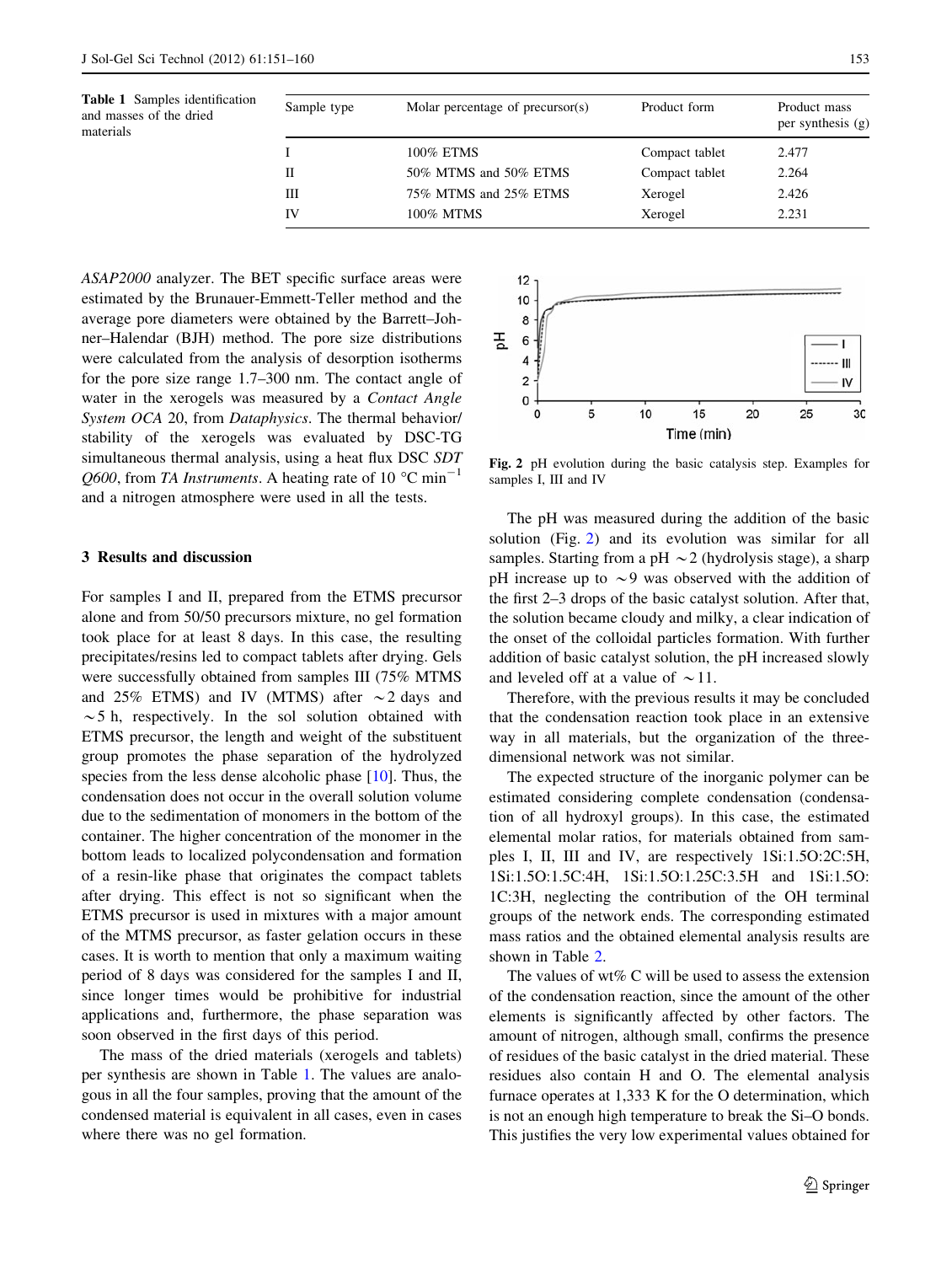| Sample    | wt% $C$ |      |       | wt% $H$ |       | wt% $\sigma$ |      |
|-----------|---------|------|-------|---------|-------|--------------|------|
|           | Calc.   | Exp. | Calc. | Exp.    | Calc. | Exp.         | Exp. |
|           | 29.6    | 28.8 | 6.21  | 7.30    | 26.9  | 0.74         | 0.30 |
| $\rm{II}$ | 24.3    | 23.9 | 5.44  | 6.55    | 29.2  | 0.66         | 0.39 |
| Ш         | 21.3    | 21.8 | 4.99  | 6.08    | 30.5  | 0.63         | 0.27 |
| IV        | 17.9    | 17.8 | 4.51  | 5.41    | 35.8  | 0.69         | 0.11 |

<span id="page-3-0"></span>Table 2 Calculated and experimental mass percentages of C, H, O and N elements for the synthesized materials

Fig. 3 FTIR results for the produced materials based on samples I (ETMS), III (25% ETMS/75% MTMS) and IV (MTMS)



the oxygen element (see Table 2). Comparing the estimated and experimental mass percentages of carbon, the results show that the condensation can be considered complete in samples III and IV. For samples I and II, the experimental values of the wt% C are slightly lower than the calculated values. Thus, in these cases the condensation appears to be not so extensive, especially in sample I, i.e. part of the OH groups didn't suffered condensation and remained in the structure. Notice that the estimated wt% C for incomplete condensation is lower than for complete condensation due to the higher amount of the oxygen per Si atom.

The typical FTIR spectra of the synthesized materials— Fig. 3, show several bands corresponding to the various structural units of the solid network. A complete list of the vibration frequencies and their assignments are compiled in the Appendix. The broad band observed for samples I and III at  $\sim$  3,500 cm<sup>-1</sup> corresponds to the overlapping of the O–H stretching vibrations of hydrogen-bonded to water molecules and SiO–H stretching vibrations of the silanols hydrogen-bonded to water molecules. The band at 960  $\text{cm}^{-1}$ , ascribed to the Si–O stretching vibrations of the

silanol Si–OH groups, is also observed for the same samples (I and III). These bands do not appear in sample IV, revealing that the condensation was more extensive for the sample synthesized with MTMS alone. Near  $1,650$  cm<sup>-1</sup> appear the bands corresponding to the deformation vibration of H–O–H bonds. The intense bands at  $\sim$  760 cm<sup>-1</sup> and between 1,000 and 1,150  $cm^{-1}$  are due to symmetric and antisymmetric stretching vibrations of Si–O bonds, respectively. These are more intense for sample IV, confirming the conclusion about the completeness of the condensation reaction in this xerogel. The symmetric and antisymmetric deformation vibrations of C–H bonds appear between  $\sim$  1,200 cm<sup>-1</sup> and  $\sim$  1,500 cm<sup>-1</sup> and the symmetric and antisymmetric stretching vibrations of the same bonds are found between  $\sim$  2,800 cm  $^{-1}$  and 3,000 cm<sup>-1</sup>. The structural units detected in the xerogels, through the characteristics vibration frequencies, confirmed the hypothetical structure of an inorganic network based on Si–O bonds, with a methyl or ethyl group per Si and –OH terminal groups at the network ends. It is clear that the type of vibrations related to the ethyl structural unit were more noticeable in sample I (ETMS), as expected. Furthermore,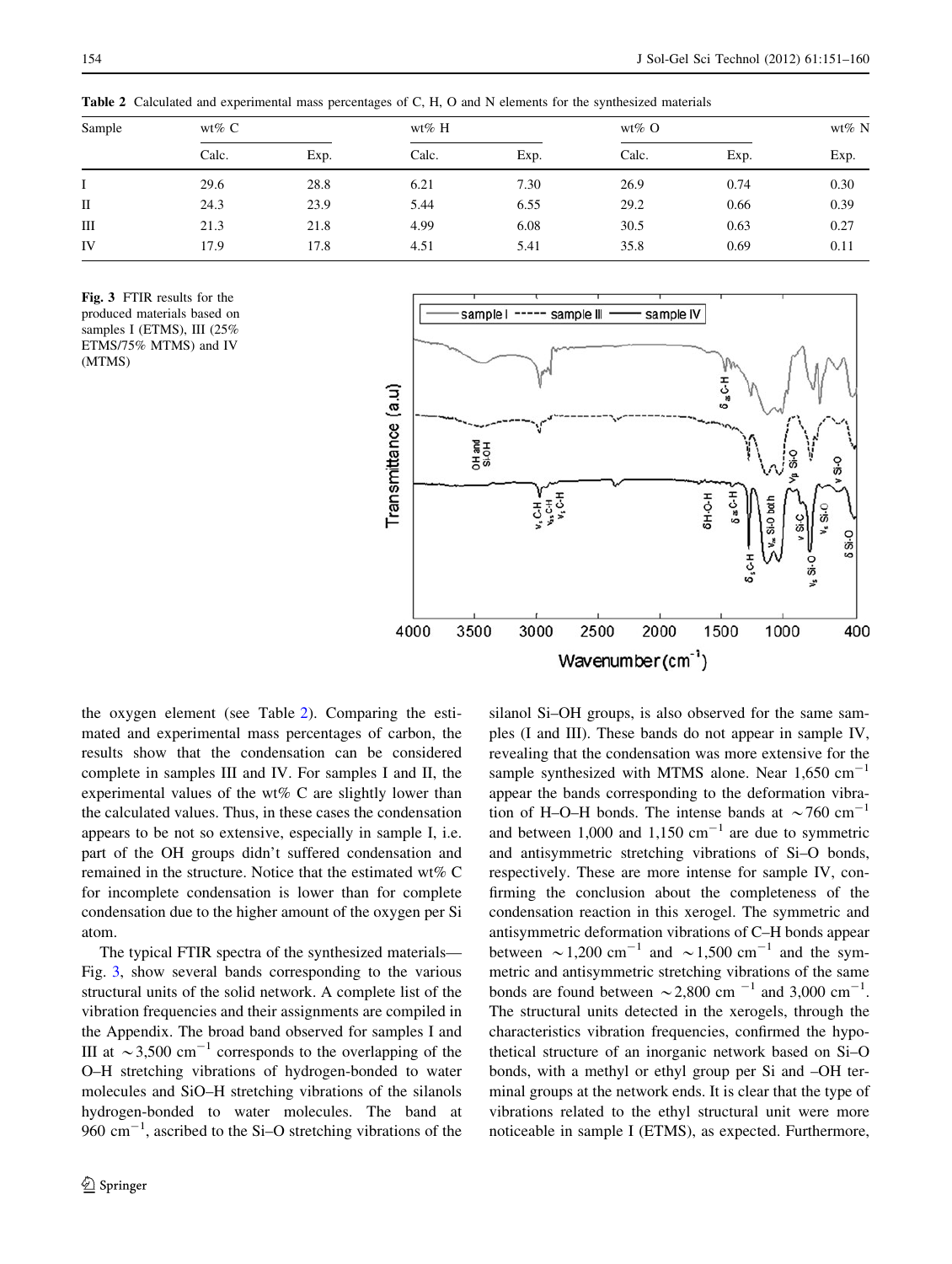

Fig. 4 XRD patterns for the produced materials based on samples I (ETMS), III (25% ETMS/75% MTMS) and IV (MTMS)

the vibrations attributed to the Si–OH groups were more intense in the same sample, in agreement with the elemental analysis conclusions.

Figure 4 shows the XRD patterns of the synthesized materials. The obtained diffraction patterns are characteristic of materials with very low crystallinity. Two broad diffraction peaks can be distinguished, centered approximately at 9° and 22° (2 $\theta$ ), in agreement with the XRD results obtained by other authors for similar materials [[15,](#page-9-0) [16](#page-9-0)]. The first peak may be related to the spacing between silicon atoms attached to the alkyl group (methyl or ethyl) and is indicative of channels of alkyl groups in the structure  $[15]$  $[15]$ . Thus, this peak is absent for silica structures without the organic group. From Fig. 4 it can be observed that the intensity of this peak increases with the length of the alkyl group, indicating that the channels produced by the ethyl group in the material structure are more pronounced when compared to the case of the methyl group, as expected. The second peak, at  $\sim$  22°, is associated with the spacing of Si atoms and angle of the group Si–O–Si, and, as compared by Lana et al. [\[15](#page-9-0)], crystalline silica materials have a sharper peak than amorphous silica materials (including those obtained by sol–gel processing). In the present work results, this peak is very broad and diffuse for all the samples, especially in the case of sample IV. Nevertheless, the peak is slightly more intense when ETMS was used in the precursor system. This might be due to the fact that ETMS precursor contributes for some crystalline order (but low) in the structure of the xerogels.

Figure 5 shows SEM images of the compact tablet obtained with 100% ETMS. On the material's surface, large rectangular holes and some spherical particles can be observed (Fig. 5a). These spherical particles are connected to the matrix, but they had no conditions or time to integrate the matrix material. In Fig. 5b, which corresponds to the material interior, some circular pores are visible. They may be due to gas retention within the structure. Fig. 5c shows small clusters of condensed particles that remained inside the pores. The structure of these clusters appears to be an early stage of condensation, before the spheres formation. Thus, the condensed structure seems to grow preferentially in one direction when the alkyl group is larger (see Fig. 5d). These micro-clusters should have been formed initially in the whole sample, but they end up



Fig. 5 SEM images of materials prepared from sample I (ETMS): a surface, b–d interior (material previously cut)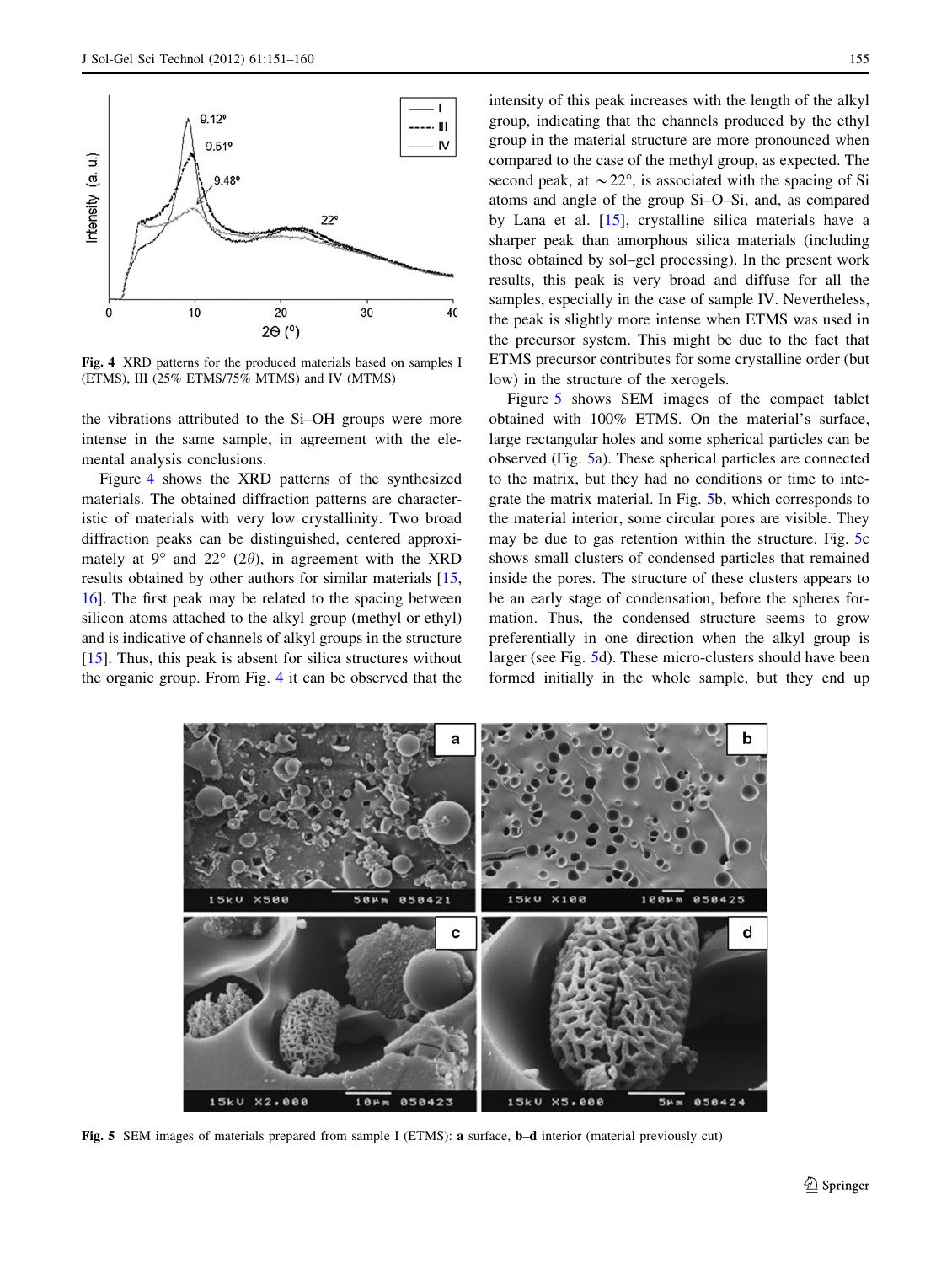

Fig. 6 SEM images of xerogels synthesized with 75% MTMS/25% ETMS mixture (sample III)



Fig. 7 SEM images of xerogels obtained from sample IV (MTMS)

together and filled by additional condensation reactions, resulting in a compact solid.

Figure 6 shows images of silica based xerogels synthesized from 75% MTMS/25% ETMS mixture (sample III). In Fig. 6a,b, clusters of approximately spherical structures with diameter of  $5-10 \mu m$  can be observed. In Fig. 6c, the necks that connect the structural units are visible. Whole material presents this microstructure, resulting from the connection between the spherical units (3D solid skeleton).

Images of the material synthesized with 100% MTMS (sample IV) are presented in Fig. 7a,b. The xerogel structure clearly grew in three dimensions and was formed from a binding mechanism of very small spherical units (much smaller than  $1 \mu m$ ).

Comparing the SEM images obtained for xerogels prepared with 100% MTMS (sample IV) and 75% MTMS (sample III)—Figs. 6 and 7, a significant increase of the condensed units in sample III is apparent, which is due to a ETMS contribution of only 25% in the precursor system. The ethyl group is larger than the methyl what contributes to the increase of steric hindrance in the medium and the consequent decrease of the condensation rate, giving rise to more linear (less ramified) structures. This effect, overlapped with some sedimentation of the monomers, dimmers, trimers, etc., due to its higher weight (increasing its local concentration), enhances the increase of the condensed units. Thus, the ETMS influences significantly the organization of the solid network, resulting in the observed modifications of the xerogels structure.

Table [3](#page-6-0) presents the density ranges of the synthesized materials. The ETMS precursor contributes to a significant increase in the density of the synthesized materials. This was expected considering the microstructures observed by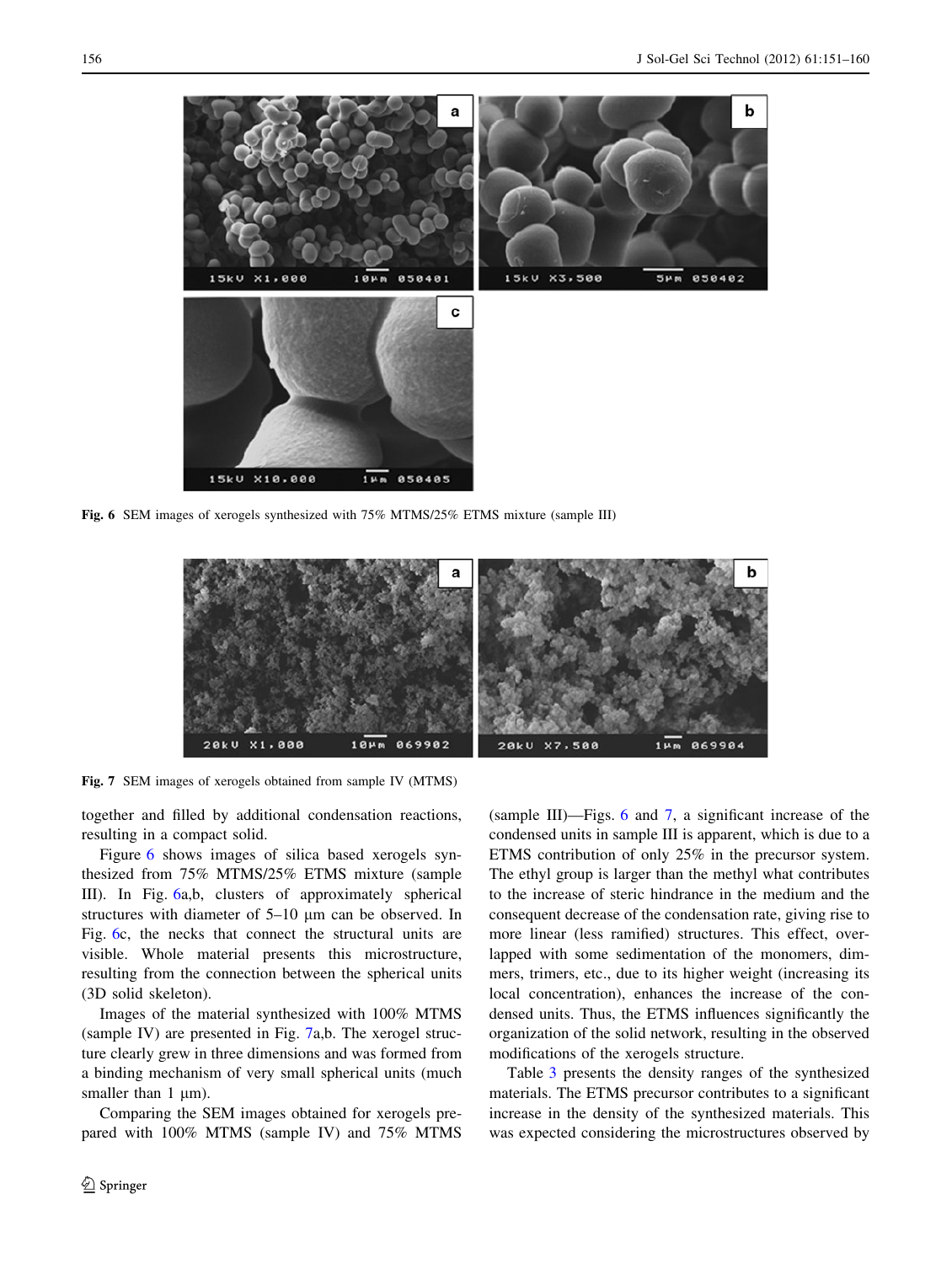<span id="page-6-0"></span>Table 3 Density ranges obtained for the synthesized materials

| Sample | Density range $(kg/m3)$ |
|--------|-------------------------|
|        | [794, 1,089]            |
| П      | [469, 870]              |
| Ш      | [104, 234]              |
| IV     | [89, 125]               |



Fig. 8 Influence of the precursor dilution on the densities of materials obtained from samples I (ETMS), III (25% ETMS) and IV (MTMS)

SEM and the already discussed mechanisms of the materials formation/growth.

The density of the obtained materials as a function of the S molar ratio is shown in Fig. 8.

The effect of the S molar ratio on the density was studied by Durães et al. [[3\]](#page-9-0) for the case of 100% MTMS. They concluded that a higher S resulted in lower density of the xerogels, which is due to a higher dilution of the precursor and, thus, less extension of the cross-linking. This is confirmed in the present work for sample IV. However, for materials obtained with ETMS (sample I) and with 25% ETMS (sample III) the lowest density was achieved for  $S = 20$ . In these cases, the dilution effect predominates only up to  $S = 20$ . Above this value, the decrease in the condensation rate is significant and the sedimentation of monomers is more pronounced, leading to a densification of the final material. This effect was observable by the higher amount of liquid remaining above the solid phase for  $S = 35$ .

Figure 9 shows the nitrogen gas adsorption/desorption isotherms obtained for samples I, III and IV. In the cases of the xerogels obtained with 100% MTMS (sample IV) and 75% MTMS (sample III), the isotherms have a profile



Fig. 9 Nitrogen gas adsorption/desorption isotherms obtained for samples I, III and IV

Table 4 Specific surface area, pore size and contact angle of the synthesized materials

| Sample | -S | BET specific surface BJH average<br>area $(m^2/g)$ | pore size $(A)$ | Contact<br>angle $(°)$ |
|--------|----|----------------------------------------------------|-----------------|------------------------|
|        | 20 | $1.68 \pm 0.07$                                    | 43              | $126 \pm 4$            |
| Н      | 35 | $1.47 \pm 0.04$                                    | 42              |                        |
|        | 20 | $2.94 \pm 0.25$                                    | 45              | $140 \pm 4$            |
| Ш      | 35 | $5.49 \pm 0.17$                                    | 50              |                        |
|        | 20 | $21.23 \pm 1.06$                                   | 20              | $142 \pm 5$            |
| IV     | 20 | $416.39 \pm 8.66$                                  | 42              | $129 \pm 2$            |

similar to type IV isotherms, although, with sample IV, the adsorbed  $N_2$  volume is significantly higher than is for sample III. This type of isotherm is characteristic of mesoporous materials. For the dense material obtained with 100% ETMS (sample I), the obtained isotherm shows a profile between type II and I isotherms, thus the hysteresis loop is absent. Type II isotherms are typical of nonporous materials, fact that is agreement with the very low amount of  $N_2$  adsorbed by sample I. Type I isotherms are observed in microporous materials that adsorb mainly at low relative pressures. Possibly the few existing pores in sample I are micropores, justifying the obtained intermediate profile of the adsorption isotherm.

Table 4 shows the results from ASAP2000 analyses. It is clear that the specific surface area increases with the MTMS proportion in the precursor system, which agrees with the observed decrease in density and the isotherms profiles. Comparing the results of the xerogel obtained with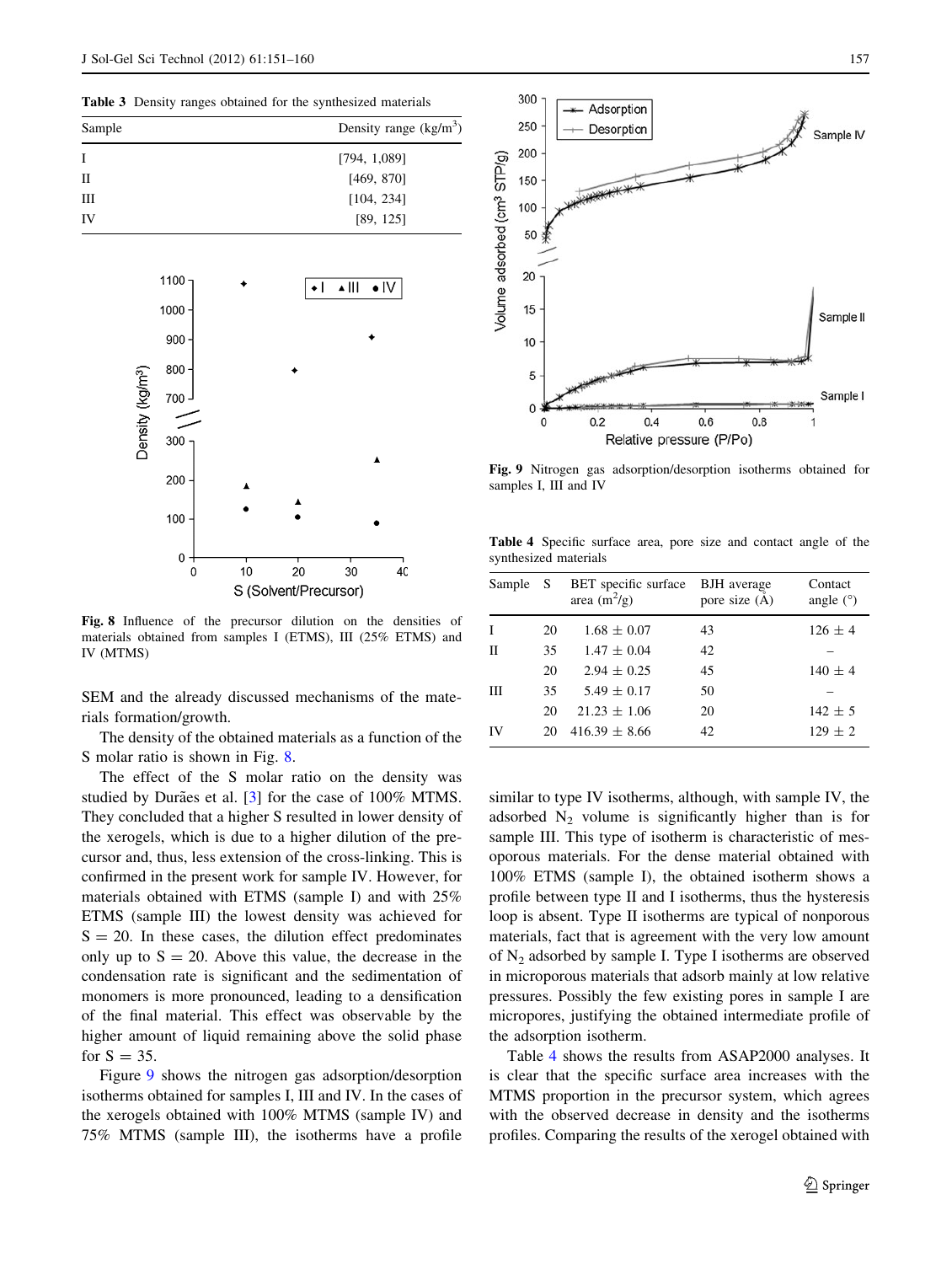

Fig. 10 DSC-TG curves for the produced materials based on samples I (ETMS), III (25% ETMS/75% MTMS) and IV (MTMS): solid lines Weight; *dotted lines* Heat flux

75% MTMS and the xerogel obtained with 100% MTMS (last two rows of the table), there is a considerable difference in specific surface area values. This difference was expected, considering the results obtained by SEM, since the ETMS precursor contributed for a substantial increase in the spherical structural units of the xerogels. The magnitude of the average pore diameter leads to the conclusion that the obtained materials are mainly mesoporous. However, the pore diameters evaluated by this technique have only indicative value, justifying the different conclusions obtained for sample I by analyzing the profile of the isotherms and the average pore diameter.

The obtained contact angle values were higher than 120<sup>°</sup> (Table [4\)](#page-6-0), proving the high hydrophobic character of the synthesized materials. This is due to the presence of the ethyl and methyl groups in their chemical structure. Sample I had more hydroxyl groups in the structure and, accordingly, it exhibits the lower contact angle value. The longer aliphatic group (ethyl) may possibly cause an increase in the contact angle, but in sample I this effect was over shaded by the contrary effect of the OH groups. As the significance of the OH groups decreases with the amount of ETMS in the precursor system, this cancellation may have not occurred in samples II and III, which have higher contact angle values. Thus, it seems that the ETMS coprecursor in mixtures with MTMS may contribute to the increase of the xerogels hydrophobicity, opening the way to applications where this is a critical property.

Finally, the DSC-TG curves are presented in Fig. 10 and the corresponding weight losses and temperatures for the observed thermal phenomena are indicated in Table [5.](#page-8-0) It should be mentioned that the falling of the DSC baseline is inherent to the used equipment. As can be observed, all samples lose a small part of its weight in lower temperatures (up to  $\sim$  400 °C), but this loss increases with the amount of MTMS in the precursor system. This can be explained by the slow and progressive evaporation of the retained solvent, catalysts and other impurities, which are entrapped in the xerogels/tablets structure. In fact, the major part of this loss happens after 200  $\degree$ C, that is the end temperature of the drying cycles. More, with the increasing amount of MTMS in the precursor system, the porosity and surface area of the synthesized materials increase significantly, especially from sample III to sample IV, favoring the adsorption phenomenon of these compounds. In this temperature range, also some terminal hydroxyl groups may leave the silica structure. The mentioned phenomena are usually endothermic, however as they occur very gradually they are not perceptible in the DSC curves.

Further weight losses, and more significant, occur at temperatures higher than  $\sim$  400 °C (Fig. 10 and Table [5\)](#page-8-0) and these are accompanied by endothermic peaks in the DSC curve. These can be justified by the thermal decomposition, in a non-oxidizing atmosphere, of the methyl and ethyl groups attached to silicon, what happens in two stages (observe also the different slopes in the weight drop in sample I). The weight loss after 400  $\degree$ C is much larger in sample I than in the other two samples, which can be explained by the higher weight of the ethyl group when compared to the methyl group. If complete hydrolysis and condensation reactions are considered, the weight percentages of the methyl and/or ethyl expected in the final materials would be 35.8, 26.3 and 22.4 wt%  $(C + H)$ —see Table [2](#page-3-0)—for samples I, III and IV, respectively. Comparing these values with the sum of weight losses after  $\sim$  400 °C, it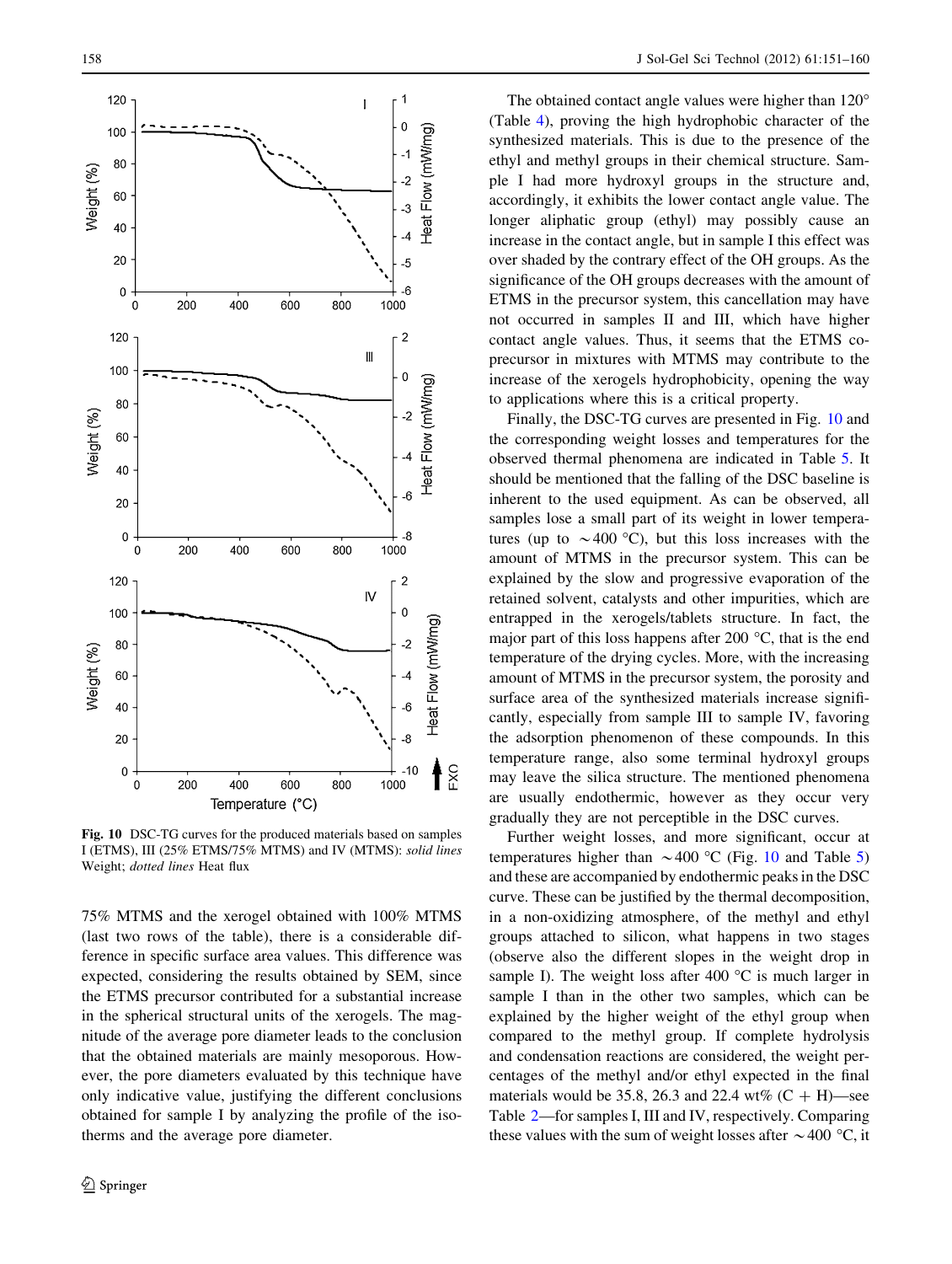| Sample | TG                                     |                    | <b>DSC</b>   |                  |                 |  |
|--------|----------------------------------------|--------------------|--------------|------------------|-----------------|--|
|        | $T_{\text{ini}} - T_{\text{end}}$ (°C) | Weight loss $(\%)$ | Type of peak | $T_{onset}$ (°C) | $T_{peak}$ (°C) |  |
| I      | $24 - 374$                             | 2.7                | NP           |                  |                 |  |
|        | 374–993                                | 34.3               | Endothermic  | 552              | 596             |  |
| Ш      | 24–436                                 | 3.7                | NP           |                  |                 |  |
|        | 436-636                                | 9.9                | Endothermic  | 438              | 517             |  |
|        | 636-993                                | 4.1                | Endothermic  | 731              | 792             |  |
| IV     | 22–439                                 | 5.9                | NP           |                  |                 |  |
|        | 439-715                                | 10.2               | NP           |                  |                 |  |
|        | 715-993                                | 7.6                | Endothermic  | 727              | 779             |  |
|        |                                        |                    |              |                  |                 |  |

<span id="page-8-0"></span>Table 5 Weight losses and temperatures of the thermal phenomena identified in the DSC-TG analyses of the synthesized materials

NP Not perceptible

**Table 6** Characteristic vibration frequencies  $(cm<sup>-1</sup>)$  of FTIR spectra of the synthesized materials

| Ι     | Ш     | Sample Sample Sample<br>IV | Type of<br>vibration<br>$\lceil 13 \rceil$      | Structural unit [13]                                                   |
|-------|-------|----------------------------|-------------------------------------------------|------------------------------------------------------------------------|
| 438   | 418   | 418                        | $\delta$ O-Si-O                                 | $O-Si-O$                                                               |
| 563   | 550   | 550                        | $v$ Si-O                                        | $SiO2$ defects                                                         |
| 695   | 728   | 682                        | $v_s$ Si-O                                      | $\equiv$ Si-O-Si $\equiv$                                              |
| 752   | 770   | 781                        | $v_s$ Si-O                                      | $\equiv$ Si-O-Si $\equiv$                                              |
|       |       | 854                        | $v$ Si-C                                        | $Si-R$                                                                 |
| 921   | 920   | 921                        | $v_8$ Si-O                                      | Free $Si-O^-$                                                          |
| 960   | 960   | $-$                        | $v_{\beta}$ Si-O                                | $\equiv$ Si-OH                                                         |
| 1,007 | 1,030 | 1,032                      | $v_{\rm as}$ Si-O                               | $\equiv$ Si-O-Si $\equiv$                                              |
| 1,127 | 1,128 | 1,127                      | $v_{\rm as}$ Si-O                               | $\equiv$ Si-O-Si $\equiv$                                              |
| 1,256 | 1,274 | 1,273                      | $\delta_{\rm s}$ C-H                            | $Si-R$                                                                 |
| 1,384 | 1,384 |                            | $\delta_{\rm s}$ C-H                            | $-CH2$                                                                 |
| 1,417 | 1,417 | 1,407                      | $\delta_{\rm as}$ C–H                           | $Si-R$                                                                 |
| 1,467 | 1,467 |                            | $\delta_{\rm s}$ C-H $\delta_{\rm as}$<br>$C-H$ | $-CH2-CH3$                                                             |
| 1,653 | 1,650 | 1,683                      | $\delta$ H-O-H                                  | $H-O-H$                                                                |
| 2,842 | 2,843 | 2,842                      | $v_s$ C-H                                       | $-CH2$                                                                 |
| 2,883 | 2,862 | 2,862                      | $v_{\rm as}$ C-H                                | $-CH3$                                                                 |
| 2,923 | -     |                            | $v_{\rm as}$ C-H                                | $-CH2$                                                                 |
| 2,943 |       |                            | $v_{\rm as}$ C-H                                | $-CH2$                                                                 |
| 2,967 | 2,973 | 2,971                      | $v_s$ C-H                                       | $-CH3$                                                                 |
| 3,445 | 3,461 |                            | O-H and<br>SiO–H                                | $H$ –O– $H$ … $H$ <sub>2</sub> O<br>and $\equiv$ SiO-HH <sub>2</sub> O |

 $v$  stretching vibration,  $v_s$  symmetric stretching vibration,  $v_{\text{as}}$  antisymmetric stretching vibration,  $v_\beta$  in-plane stretching vibration,  $\delta$ deformation vibration,  $\delta_s$  symmetric deformation vibration (bending),  $\delta_{\text{as}}$  antisymmetric deformation vibration (bending)

can be concluded that they agree well but the thermal decomposition of alkyl groups in sample III was not so extensive. In addition, it should be noted that the referred decompositions are observed in increasing temperatures when the amount of MTMS in the precursor system increases, showing that the use of the MTMS precursor leads to materials with a higher thermal stability limit and thus more appropriate for Space applications. The first significant weight losses observed in samples III and IV begins at  $\sim$  440 °C, which is very close to the end of the working temperature interval for Space applications (500  $^{\circ}$ C).

## 4 Conclusions

Silica based materials were synthesized by sol–gel technology from precursors MTMS and ETMS alone or in combination. In the case of ETMS precursor alone and of the mixture with 50% of each precursor, compact tablets were obtained. When mixtures of 75% MTMS/25% ETMS and MTMS precursor alone were used, xerogels were produced.

The characterization of the materials show that, when the alkyl derivative group is larger (as in ETMS), growth of structure in a preferential direction seems to occur, resulting in a more linear structure. On the contrary, when MTMS is used, a branched structure is obtained.

The introduction of ETMS as a co-precursor in mixtures with MTMS contributes to an increase in density and in the size of the structural units. Consequently, a decrease in the specific surface area and porosity is observed. In addition, it contributes to a decrease in the thermal stability limit of the synthesized materials. Thus, it can be concluded that the use of this precursor, to synthesize xerogels for application in the aerospace industry, is less favorable than the use of the MTMS precursor alone. Still, ETMS seems to contribute to an increase in the contact angle values of the final materials, thus being a suitable co-precursor in applications where the hydrophobicity is crucial.

Acknowledgments The authors gratefully acknowledge Pedro Nuno Simões for the experimental support in the thermal analysis experiments.